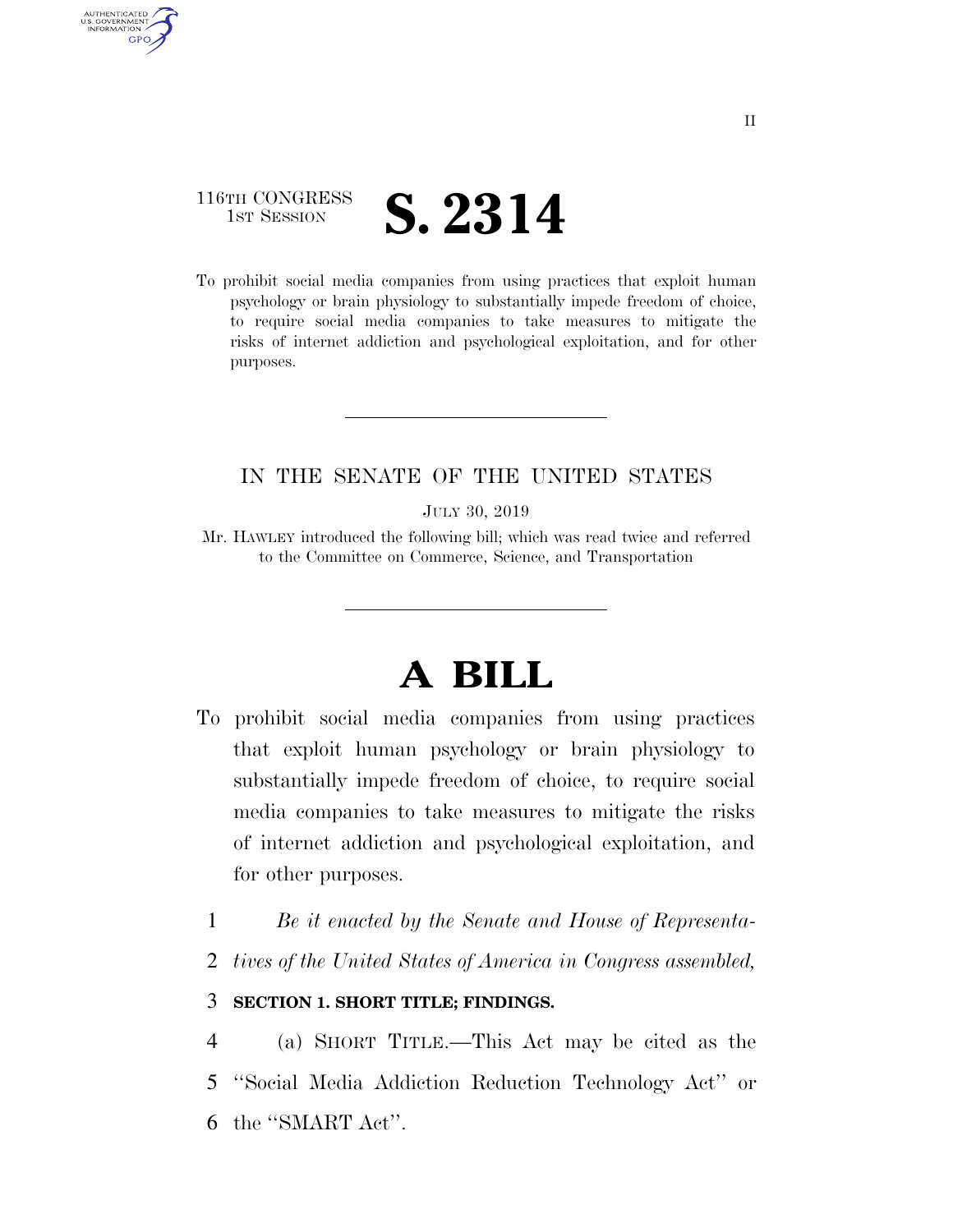(b) FINDINGS.—Congress finds the following:

| $\overline{2}$ | (1) The business model for many internet com-           |
|----------------|---------------------------------------------------------|
| 3              | panies, especially social media companies, is to cap-   |
| $\overline{4}$ | ture as much of their users' attention as possible.     |
| 5              | $(2)$ To achieve this end, some of these internet       |
| 6              | companies design their platforms and services to ex-    |
| 7              | ploit brain physiology and human psychology.            |
| 8              | (3) By exploiting psychological and physio-             |
| 9              | logical vulnerabilities, these design choices interfere |
| 10             | with the free choice of users.                          |
| 11             | SEC. 2. DEFINITIONS.                                    |
| 12             | In this Act:                                            |
| 13             | (1) COMMISSION.—The term "Commission"                   |
| 14             | means the Federal Trade Commission.                     |
| 15             | (2) CONTENT FEED.—The term "content feed"               |
| 16             | means a service of a social media platform that ag-     |
| 17             | gregates and displays information such as text,         |
| 18             | photos, videos, links, and application activity pro-    |
| 19             | vided by two or more users.                             |
| 20             | (3) SOCIAL MEDIA COMPANY.—The term "social              |
| 21             | media company" means any person that operates a         |
| 22             | social media platform in interstate or foreign com-     |
| 23             | merce.                                                  |
| 24             | (4) SOCIAL MEDIA PLATFORM.—The term "so-                |
|                |                                                         |

cial media platform'' means any online electronic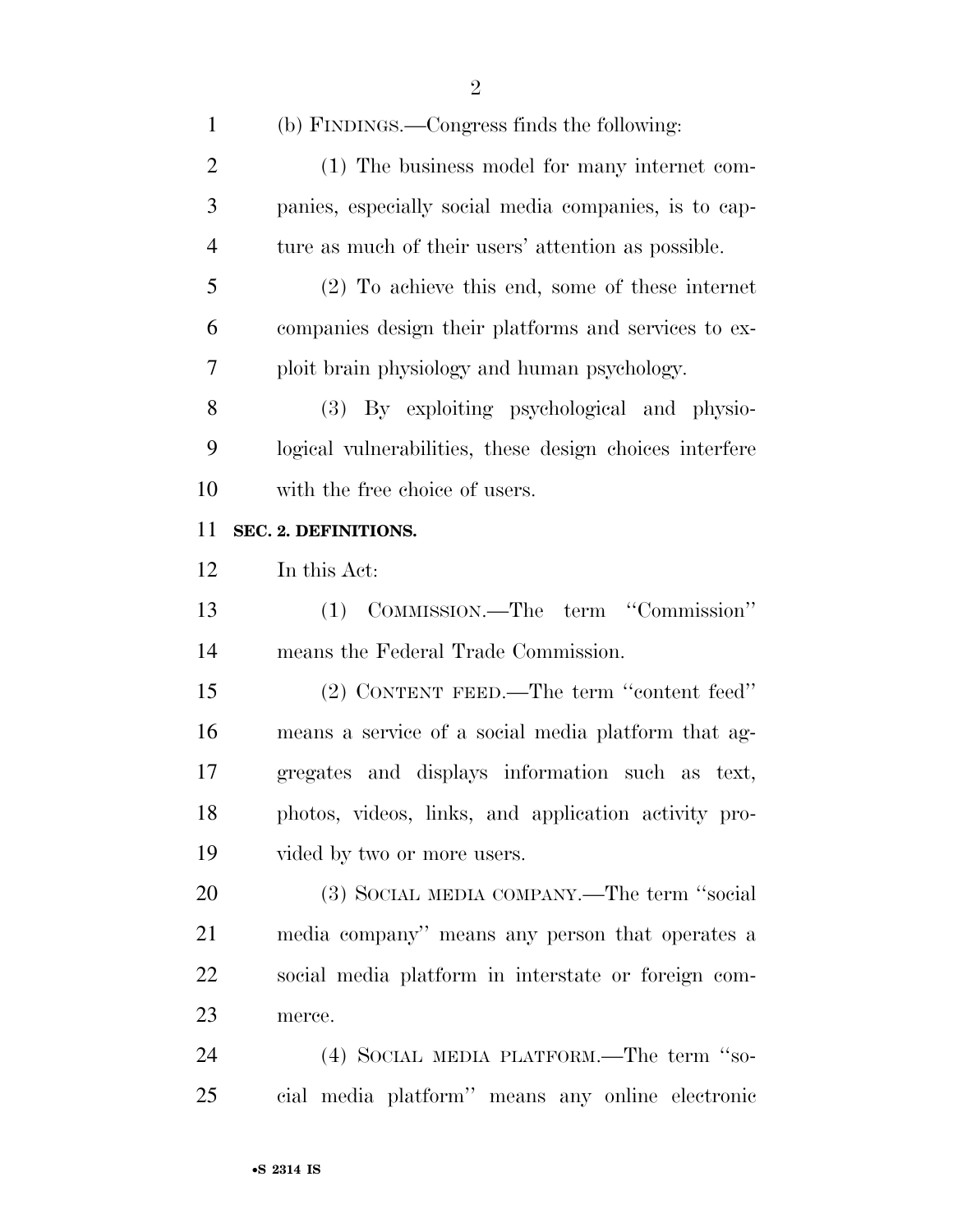| $\mathbf{1}$   | medium, such as Facebook, Instagram, YouTube, or          |
|----------------|-----------------------------------------------------------|
| $\overline{2}$ | Twitter (as such services existed in 2019), a live-       |
| 3              | chat system, or an electronic dating service—             |
| $\overline{4}$ | $(A)$ that primarily serves as a medium for               |
| 5              | users to interact with content generated by               |
| 6              | other third-party users of the medium;                    |
| 7              | (B) that enables users to create accounts                 |
| 8              | or profiles specific to the medium or to import           |
| 9              | profiles from another medium; and                         |
| 10             | (C) that enables one or more users to gen-                |
| 11             | erate content that can be viewed by other third-          |
| 12             | party users of the medium.                                |
| 13             | (5) OPERATOR.—The term "operator" means                   |
| 14             | any person who, in interstate or foreign commerce,        |
| 15             | operates a website on the internet, an online service,    |
| 16             | an online application, or a mobile application.           |
| 17             | SEC. 3. PROHIBITED PRACTICES FOR SOCIAL MEDIA COM-        |
| 18             | PANIES.                                                   |
| 19             | Beginning 3 months after the date of enactment of         |
| 20             | this Act, it shall be unlawful for a social media company |
| 21             | to operate a social media platform that uses any of the   |
| 22             | following practices:                                      |
| 23             | (1) INFINITE SCROLL OR AUTO REFILL.—The                   |
| 24             | use of a process that automatically loads and dis-        |
| 25             | plays additional content, other than music or video       |
|                |                                                           |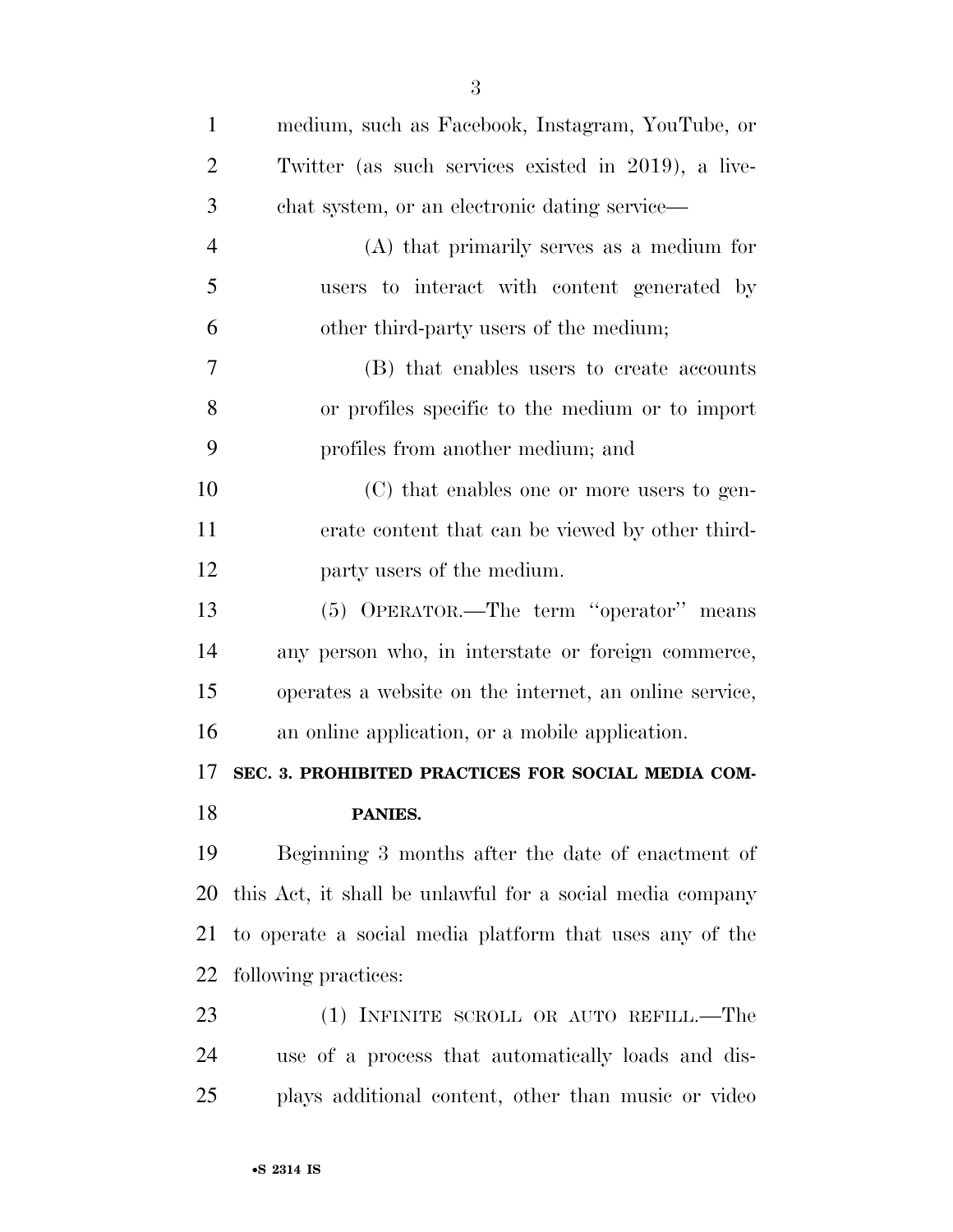| $\mathbf{1}$   | content that the user has prompted to play, when a    |
|----------------|-------------------------------------------------------|
| $\overline{2}$ | user approaches or reaches the end of loaded content  |
| 3              | without requiring the user to specifically request    |
| $\overline{4}$ | (such as by pushing a button or clicking an icon, but |
| 5              | not by simply continuing to seroll) that additional   |
| 6              | content be loaded and displayed.                      |
| 7              | ELIMINATION OF NATURAL<br>(2)<br><b>STOPPING</b>      |
| 8              | POINTS.—The use of a process that, without the        |
| 9              | user expressly requesting additional content, loads   |
| 10             | and displays more content into a content feed than    |
| 11             | the typical user scrolls through in 3 minutes.        |
| 12             | (3) AUTOPLAY.—The use of a process that               |
| 13             | automatically plays music or videos (other than ad-   |
| 14             | vertisements) without an express, separate prompt     |
| 15             | by the user (such as pushing a button or clicking an  |
| 16             | icon), unless—                                        |
| 17             | (A) before any content is loaded to the               |
| 18             | user's display, that user or a different user         |
| 19             | compiled a playlist of multiple music videos or       |
| 20             | audio files that the user designated should be        |
| 21             | played without interruption, and the immediate        |
| 22             | user selected one of the videos or files in that      |
| 23             | precompiled playlist; or                              |
| 24             | (B) the predominant purpose of the social             |
| 25             | media platform is to allow users to stream            |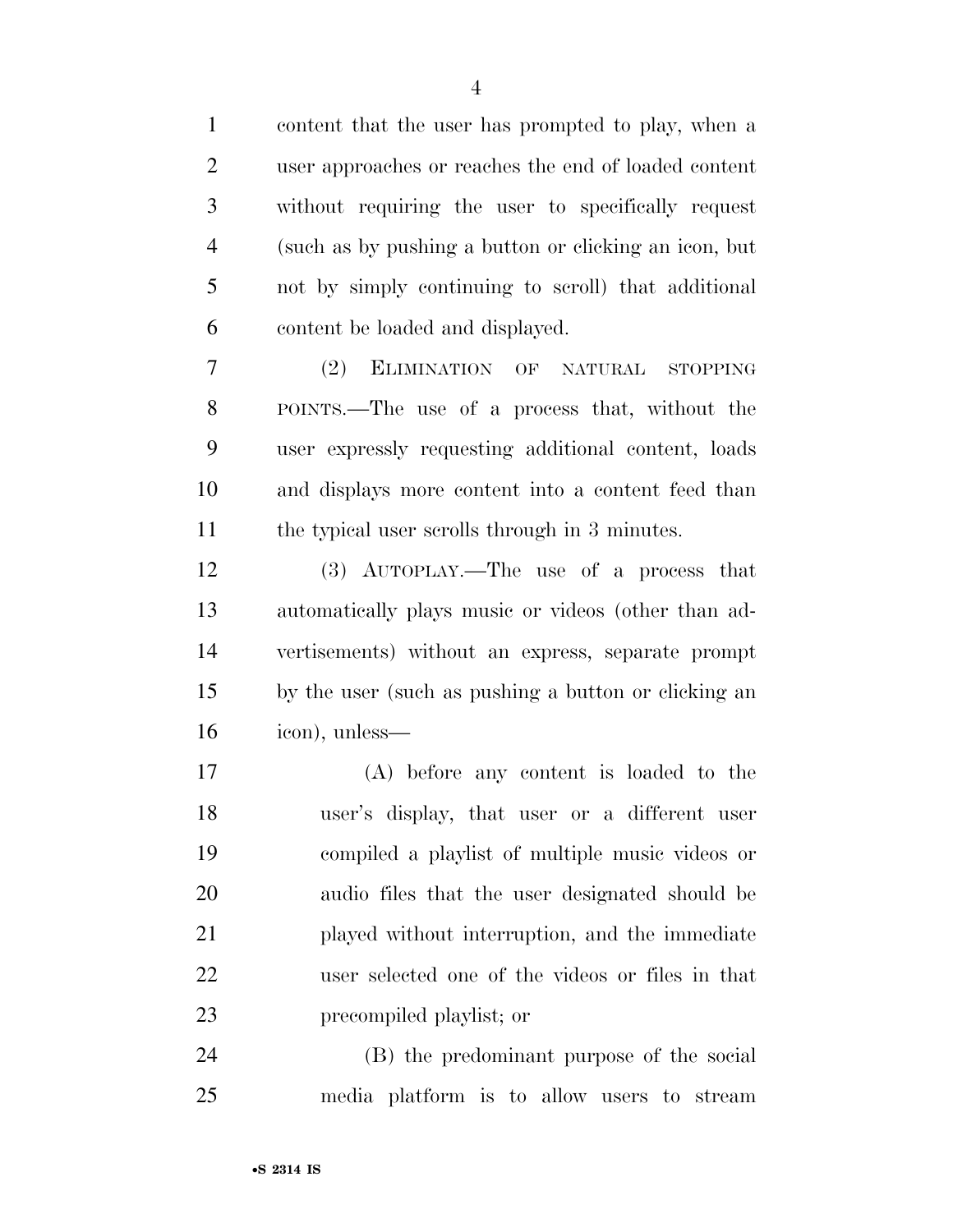music, but only if the only files the platform automatically plays are audio files or advertise-ments.

 (4) BADGES AND OTHER AWARDS LINKED TO ENGAGEMENT WITH THE PLATFORM.—Providing a user with an award for engaging with the social media platform (such as a badge or other recogni- tion of a user's level of engagement with the plat- form) if such award does not substantially increase access to new or additional services, content, or functionality.

#### **SEC. 4. REQUIREMENTS FOR SOCIAL MEDIA COMPANIES.**

 (a) IN GENERAL.—Beginning 6 months after the date of enactment of this Act, it shall be unlawful for a social media company to operate a social media platform if the platform does not include a user-friendly interface that, with respect to such platform and any other social media platform that is owned by the same social media company or a subsidiary of that company—

 (1) allows a user to set a time limit that blocks the user's own access to those platforms across all devices if the amount of time the user spends on those platforms within a certain period exceeds a 24 time limit set by the user using 1-minute increments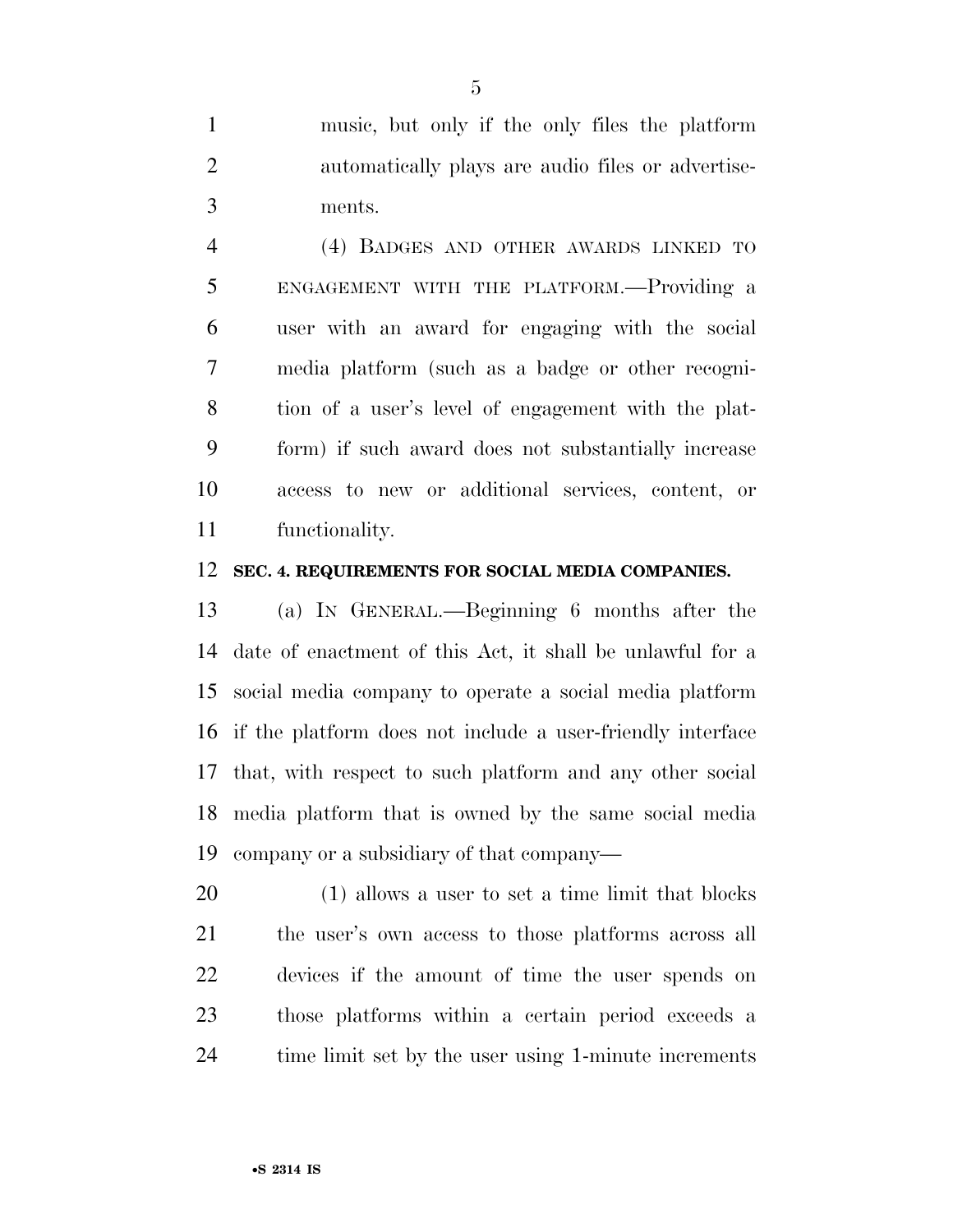and, at minimum, allows the user to set such time 2 limits for daily and weekly use;

 (2) automatically limits the amount of time that a user may spend on those platforms across all de- vices to 30 minutes a day unless the user elects to adjust or remove the time limit and, if the user elects to increase or remove the time limit, resets the time limit to 30 minutes a day on the first day of every month;

 (3) provides users with regular disclosures, in- cluding immediate disclosures when prompted by the user, of the amount of time the user has spent on those platforms across all devices, broken down by day, week, month, year, and platform; and

 (4) displays a conspicuous pop-up to a user not less than once every 30 minutes that the user spends on those platforms, regardless of whether the user spent the 30 minutes on multiple devices, that shows how much time the user has spent on those plat-forms that day.

 (b) LIMITATION.—Subsection (a) shall not apply to any portion of a social media platform that consists only of a predominantly text-based, direct message service such as email or a service that is substantially similar to email.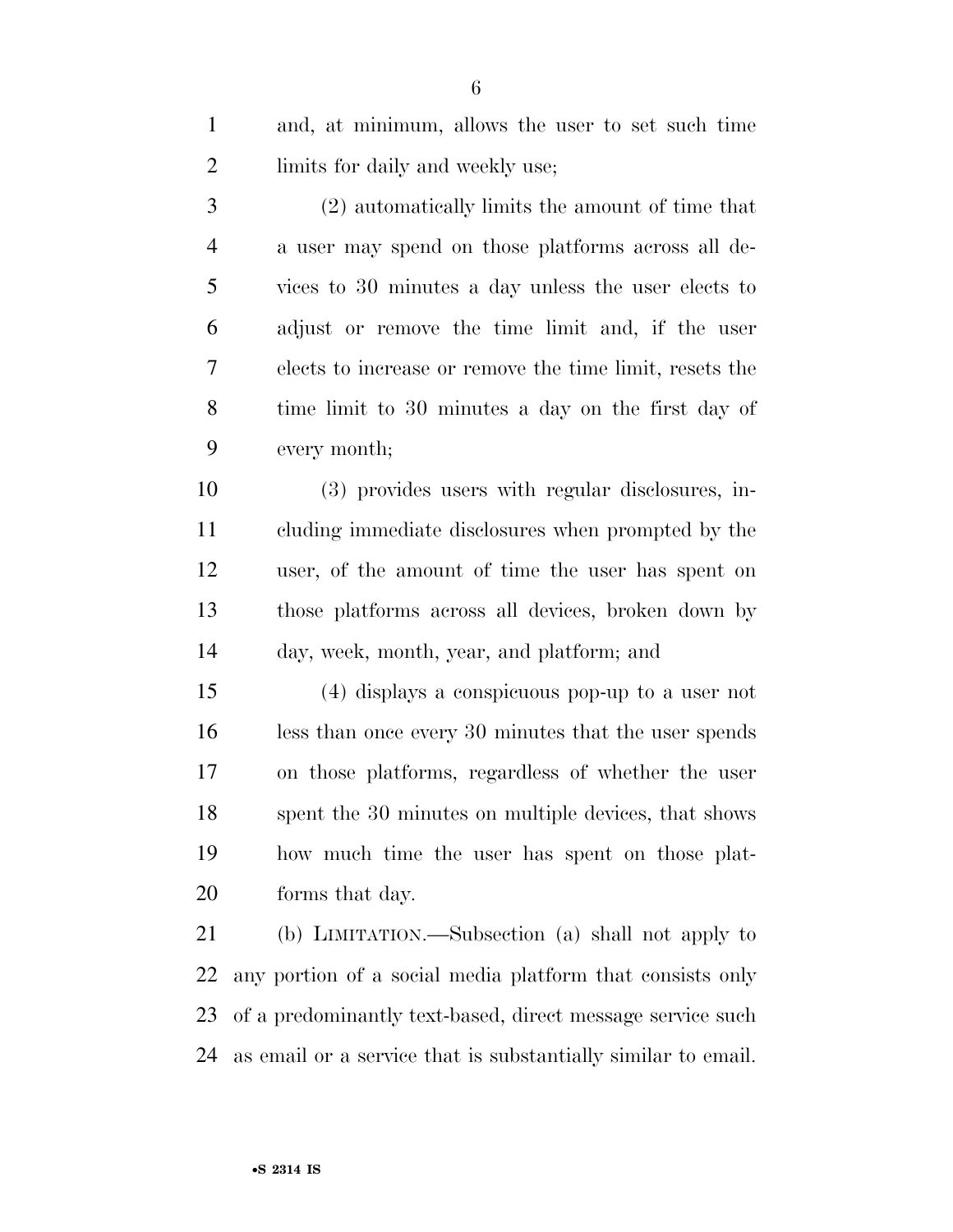#### **SEC. 5. REQUIREMENTS FOR OPERATORS.**

 Beginning 6 months after the date of enactment of this Act, it shall be unlawful for an operator to operate an internet website, online service, online application, or mobile application if the operator does not obtain the con- sent of users or allow users to select from among options in the following manner:

 (1) NEUTRAL PRESENTATION.—If the operator requests that a user accept or consent to terms, or anything similar—

 (A) by clicking an icon, the operator shall present the user with an option to decline by clicking an icon that is identical to the other icon in terms of size, shape, font, and other vis- ual or auditory design, except that the options need not be identical in color as long as the op- tion to decline is conspicuously shaded dif- ferently than the immediate background color, and such option to decline shall be placed be- fore the option to consent as measured by the direction the language in which the option is written is conventionally read; and

 (B) by taking some other action to consent or accept, the operator shall present the user with the option to decline by taking a similar, equivalent action.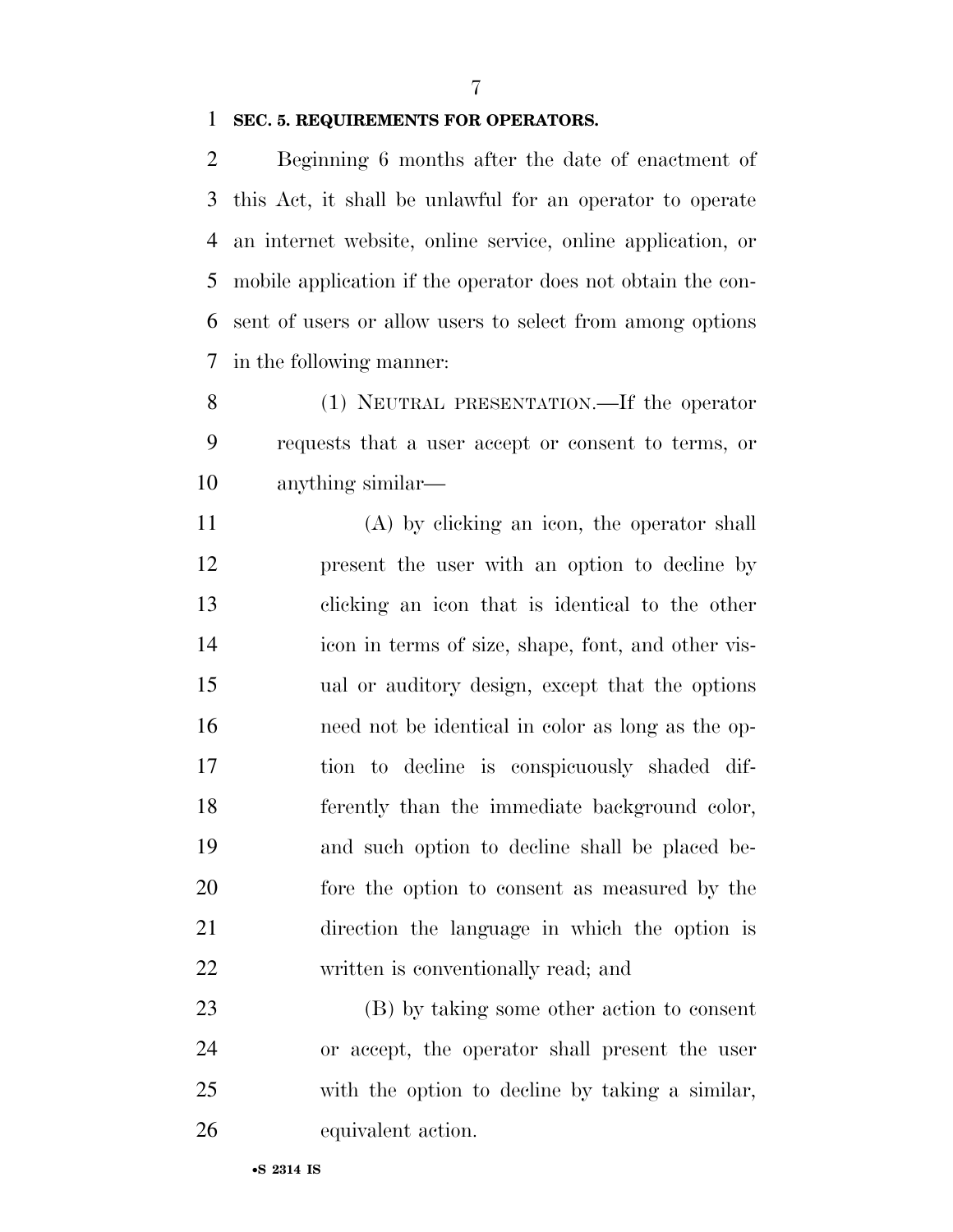(2) NO PRESELECTED OPTIONS.—When an op- erator requests a user to make a selection from among options, no option may be preselected.

#### **SEC. 6. COMMISSION REPORT ON INTERNET ADDICTION.**

 Not less frequently than once every 3 years, the Com- mission shall submit to Congress a report on the issue of internet addiction and the processes through which social media companies and other internet companies, by exploit- ing human psychology and brain physiology, interfere with free choices of individuals on the internet (including with respect to the amount of time individuals spend online). **SEC. 7. POWERS OF THE COMMISSION.** 

 (a) TEMPORARY JOINT RULEMAKING AUTHORITY.— (1) IN GENERAL.—The Commission and the Secretary of Health and Human Services (referred to in this subsection as the ''Secretary'') may jointly promulgate rules under this subsection to prohibit practices by social media companies and operators that exploit human psychology or brain physiology to substantially interfere with consumers' freedom of choice.

 (2) PROCEDURE.—The Commission and the Secretary may jointly promulgate rules under this subsection in accordance with section 553 of title 5, United States Code.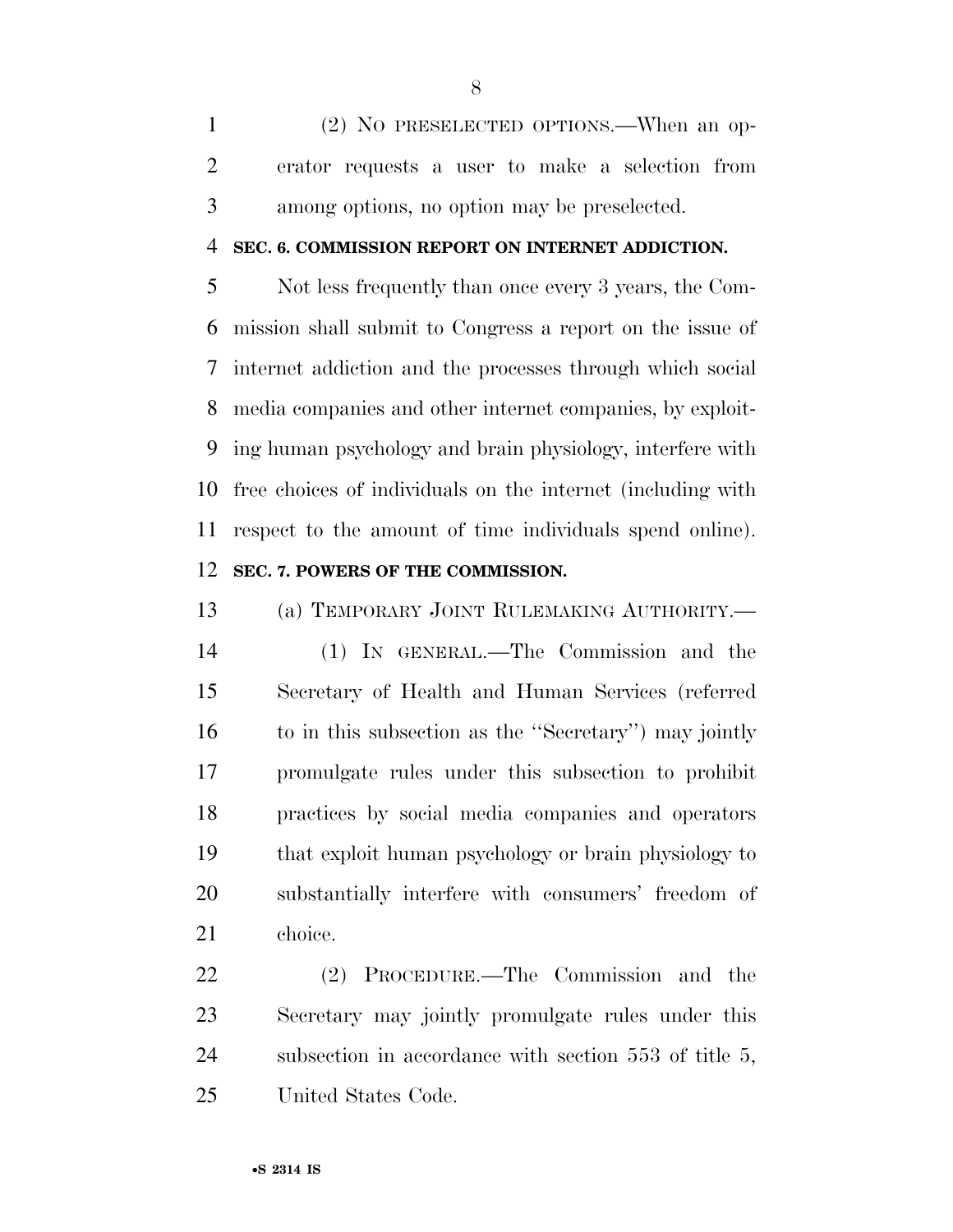(3) SUNSET.—No rule promulgated by the Commission and the Secretary under this subsection shall be effective for a period that is longer than 3 years, but no period of time during which the Com- mission is enjoined from enforcing such a rule pur- suant to a court order issuing an injunction against such rule or declaring such rule unlawful shall be counted against such 3-year period.

 (4) REPORT TO CONGRESS.—With respect to any rule promulgated under this subsection, 1 year before such rule is scheduled to expire the Commis- sion and the Secretary shall issue a report to Con- gress explaining the basis for the rule and its impor- tance and notifying Congress of the date on which the rule will expire if Congress does not enact the requirements of the rule into statutory law.

17 (b) ENFORCEMENT BY THE COMMISSION.—

 (1) IN GENERAL.—Except as otherwise pro- vided, this Act and the regulations prescribed under this Act shall be enforced by the Commission under the Federal Trade Commission Act (15 U.S.C. 41 et seq.).

 (2) UNFAIR OR DECEPTIVE ACTS OR PRAC- TICES.—A violation of this Act or a regulation pre-scribed under this Act shall be treated as a violation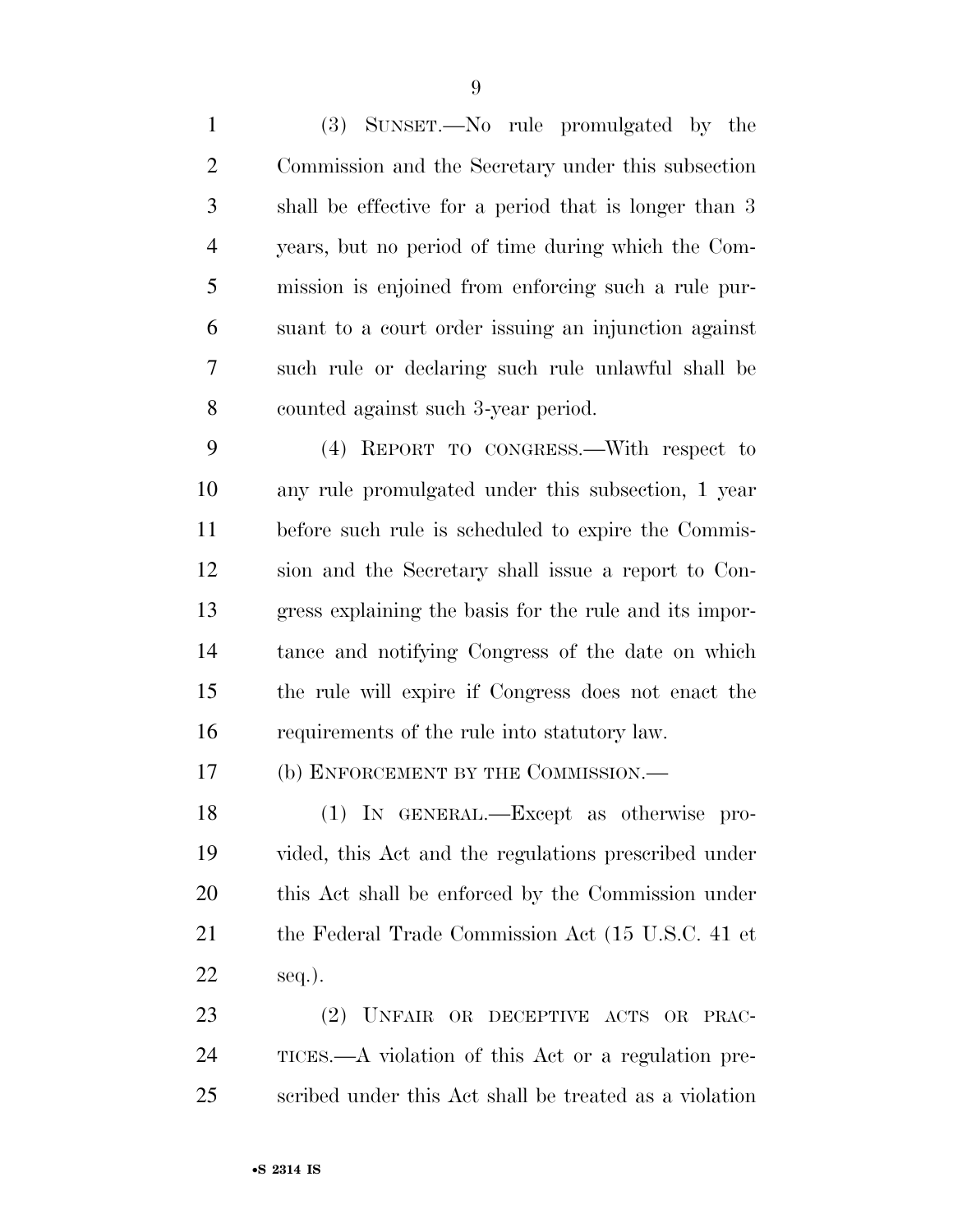of a rule defining an unfair or deceptive act or prac-2 tice prescribed under section  $18(a)(1)(B)$  of the Fed- eral Trade Commission Act (15 U.S.C.  $57a(a)(1)(B)$ .

 (3) ACTIONS BY THE COMMISSION.—Except as provided in subsection (c)(1), the Commission shall prevent any person from violating this Act or a reg- ulation prescribed under this Act in the same man- ner, by the same means, and with the same jurisdic- tion, powers, and duties as though all applicable terms and provisions of the Federal Trade Commis- sion Act (15 U.S.C. 41 et seq.) were incorporated into and made a part of this Act, and any person who violates this Act or a regulation prescribed under this Act shall be subject to the penalties and entitled to the privileges and immunities provided in the Federal Trade Commission Act.

 (4) AUTHORITY PRESERVED.—Nothing in this Act shall be construed to limit the authority of the Commission under any other provision of law.

 (c) ENFORCEMENT BY STATE ATTORNEYS GEN-ERAL.—

23 (1) IN GENERAL.—

 (A) CIVIL ACTIONS.—In any case in which the attorney general of a State has reason to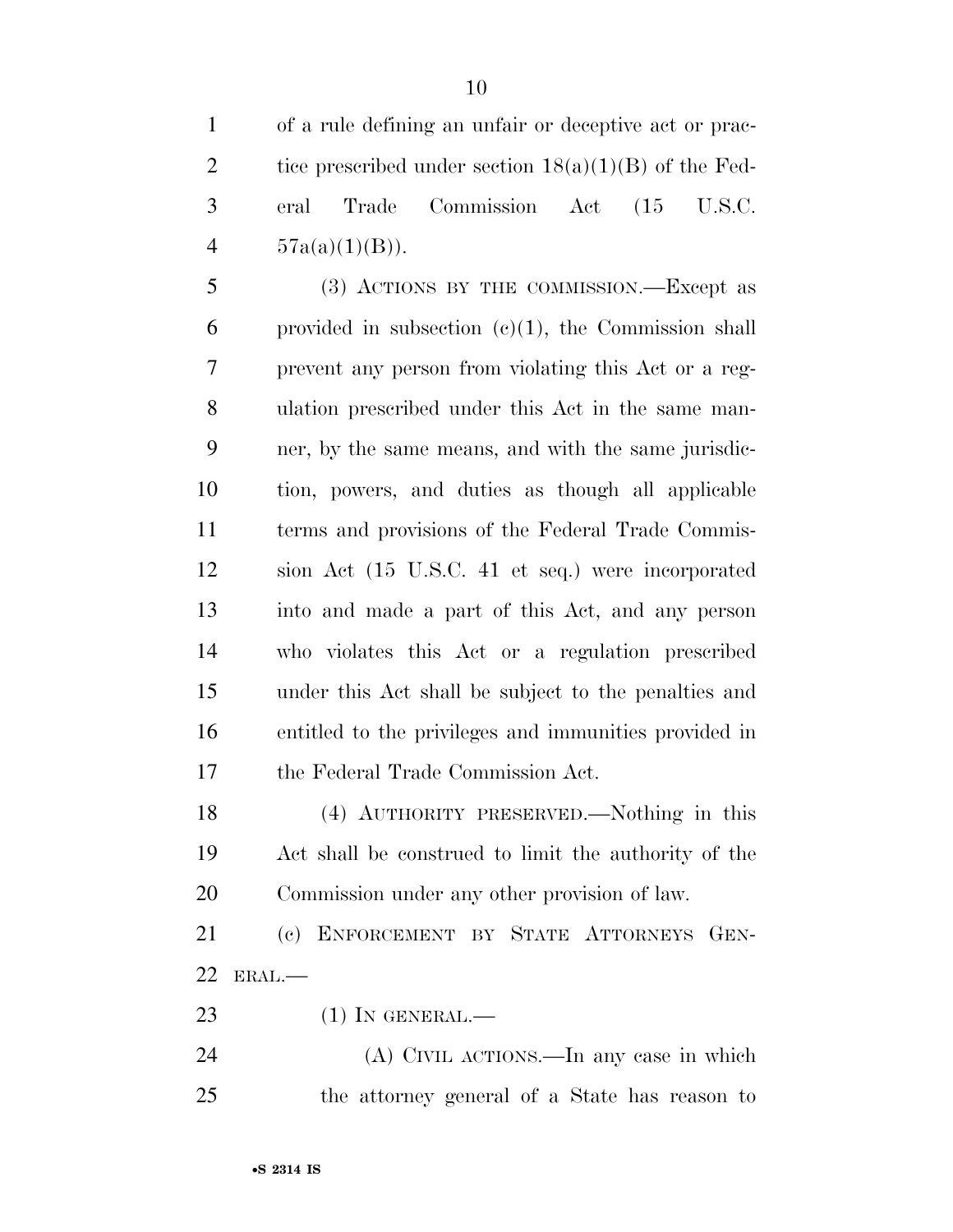| $\mathbf{1}$   | believe that an interest of the residents of that |
|----------------|---------------------------------------------------|
| $\overline{2}$ | State has been or is threatened or adversely af-  |
| 3              | fected by the engagement of any person in a       |
| $\overline{4}$ | practice that violates this Act or a regulation   |
| 5              | prescribed under this Act, the State, as parents  |
| 6              | patriae, may bring a civil action on behalf of    |
| 7              | the residents of the State in a district court of |
| 8              | the United States or a State court of appro-      |
| 9              | priate jurisdiction to-                           |
| 10             | (i) enjoin that practice;                         |
| 11             | (ii) enforce compliance with this Act             |
| 12             | or such regulation;                               |
| 13             | (iii) on behalf of residents of the               |
| 14             | State, obtain damages, statutory damages,         |
| 15             | restitution, or other compensation, each of       |
| 16             | which shall be distributed in accordance          |
| 17             | with State law; or                                |
| 18             | (iv) obtain such other relief as the              |
| 19             | court may consider to be appropriate.             |
| 20             | $(B)$ NOTICE.—                                    |
| 21             | (i) IN GENERAL.—Before filing an ac-              |
| 22             | tion under subparagraph $(A)$ , the attorney      |
| 23             | general of the State involved shall provide       |
| 24             | to the Commission—                                |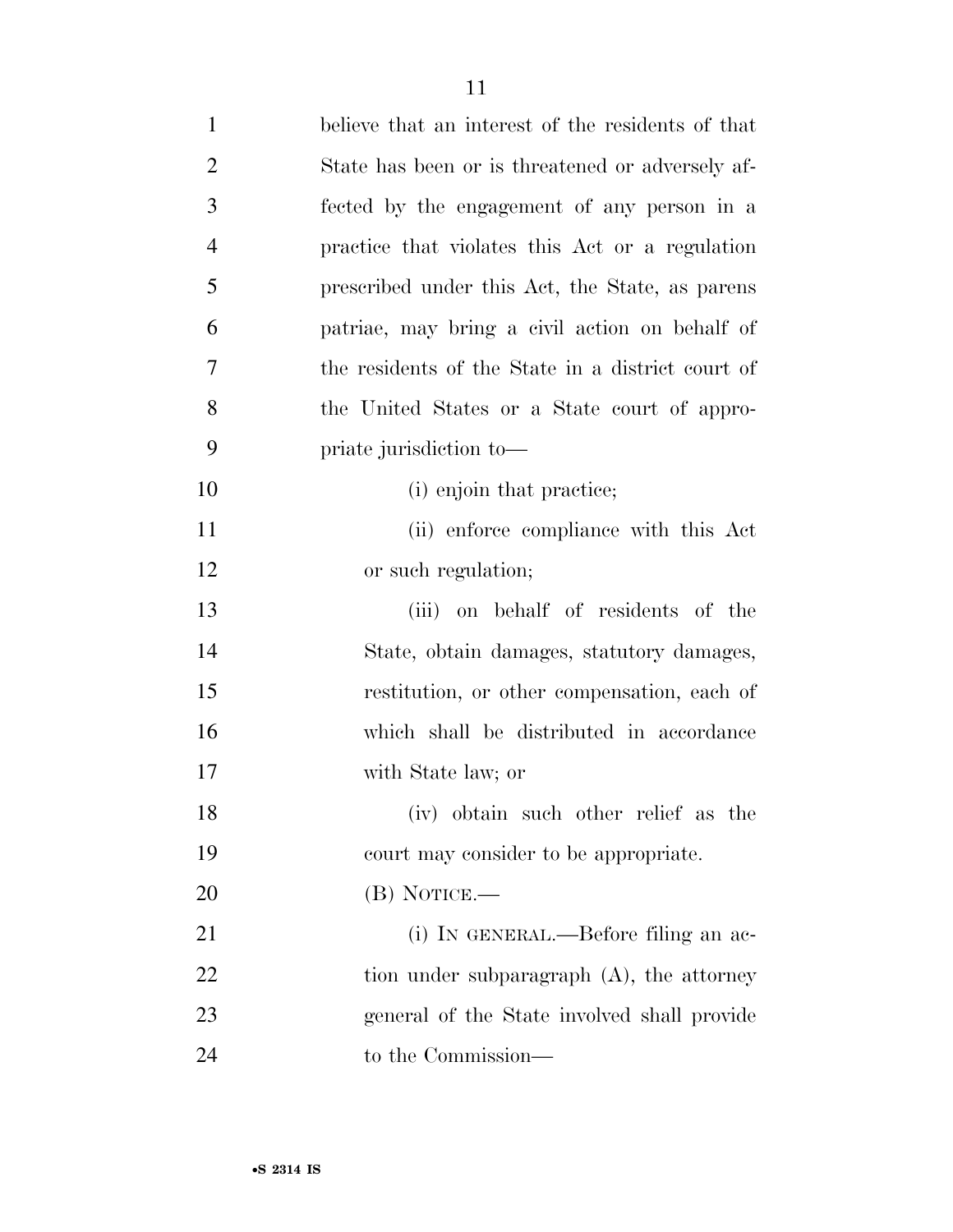| $\mathbf{1}$   | (I) written notice of that action;                |
|----------------|---------------------------------------------------|
| $\overline{2}$ | and                                               |
| 3              | (II) a copy of the complaint for                  |
| $\overline{4}$ | that action.                                      |
| 5              | (ii) EXEMPTION.—                                  |
| 6              | (I)<br>IN GENERAL.-Clause<br>(i)                  |
| 7              | shall not apply with respect to the fil-          |
| 8              | ing of an action by an attorney gen-              |
| 9              | eral of a State under this paragraph              |
| 10             | if the attorney general of the State              |
| 11             | determines that it is not feasible to             |
| 12             | provide the notice described in that              |
| 13             | clause before the filing of the action.           |
| 14             | (II) NOTIFICATION.—In an ac-                      |
| 15             | tion described in subclause (I), the at-          |
| 16             | torney general of a State shall provide           |
| 17             | notice and a copy of the complaint to             |
| 18             | the Commission at the same time as                |
| 19             | the attorney general files the action.            |
| 20             | $(2)$ INTERVENTION.—                              |
| 21             | (A) IN GENERAL.—On receiving notice               |
| 22             | under paragraph $(1)(B)$ , the Commission shall   |
| 23             | have the right to intervene in the action that is |
| 24             | the subject of the notice.                        |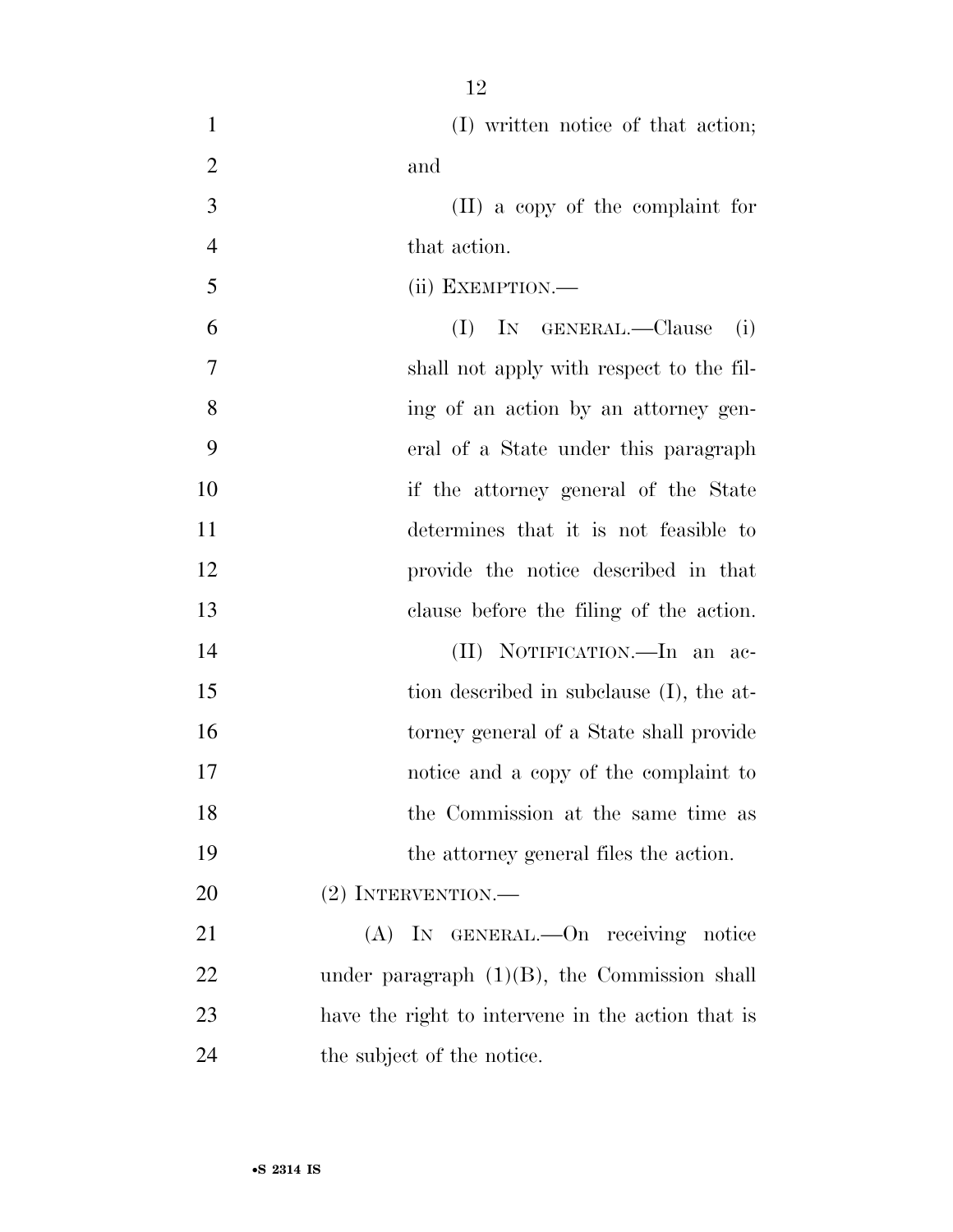| $\mathbf{1}$   | (B) EFFECT OF INTERVENTION.—If the                    |
|----------------|-------------------------------------------------------|
| $\overline{2}$ | Commission intervenes in an action under para-        |
| 3              | $graph(1)$ , it shall have the right—                 |
| $\overline{4}$ | (i) to be heard with respect to any                   |
| 5              | matter that arises in that action; and                |
| 6              | (ii) to file a petition for appeal.                   |
| 7              | (3) CONSTRUCTION.—For purposes of bringing            |
| 8              | any civil action under paragraph (1), nothing in this |
| 9              | Act shall be construed to prevent an attorney gen-    |
| 10             | eral of a State from exercising the powers conferred  |
| 11             | on the attorney general by the laws of that State     |
| 12             | $to-$                                                 |
| 13             | (A) conduct investigations;                           |
| 14             | (B) administer oaths or affirmations; or              |
| 15             | (C) compel the attendance of witnesses or             |
| 16             | the production of documentary and other evi-          |
| 17             | dence.                                                |
| 18             | (4) ACTIONS BY THE COMMISSION.—In any                 |
| 19             | case in which an action is instituted by or on behalf |
| 20             | of the Commission for violation of this Act or a reg- |
| 21             | ulation prescribed under this Act, no State may,      |
| 22             | during the pendency of that action, institute an ac-  |
| 23             | tion under paragraph (1) against any defendant        |
| 24             | named in the complaint in the action instituted by    |
| 25             | or on behalf of the Commission for that violation.    |